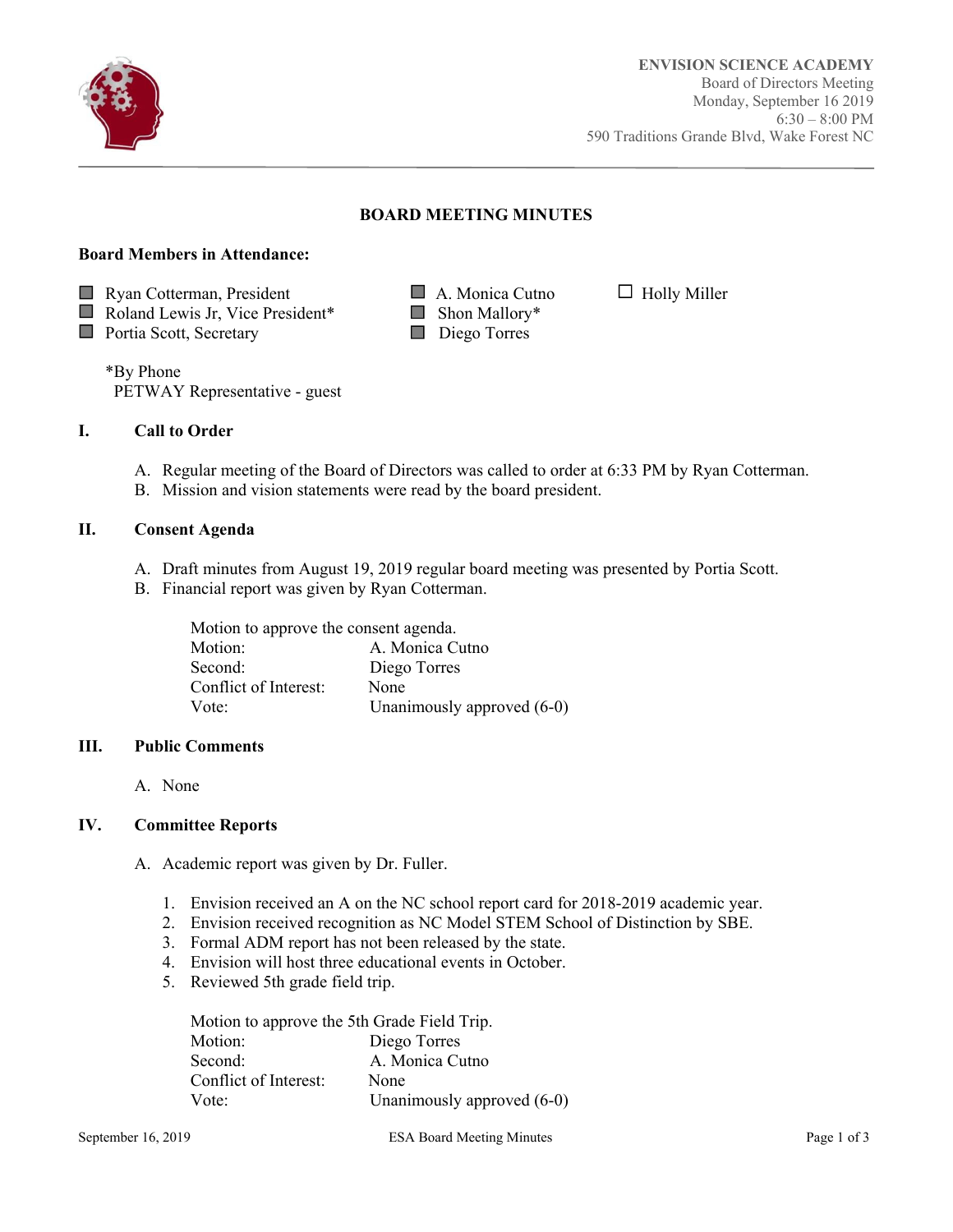|                       | Motion to accept 2019-2020 Summer EOG Camp.                                |
|-----------------------|----------------------------------------------------------------------------|
| Motion:               | Portia Scott                                                               |
| Second:               | Roland Lewis                                                               |
| Conflict of Interest: | None                                                                       |
| Vote:                 | Unanimously approved (6-0)                                                 |
|                       | Motion to reschedule January 20, 2020 regular meeting to January 13, 2020. |
| Motion:               | Shon Mallory                                                               |
| Second:               | Ryan Cotterman                                                             |
| Conflict of Interest: | None                                                                       |
| Vote:                 | Unanimously approved (6-0)                                                 |

- B. Finance Committee report was given by Ryan Cotterman.
	- 1. Audit report given by the auditor representative.
	- 2. Reviewed internal controls, state regulations and discussed any recommendation.
	- 3. Board will vote to approve audit report in the next regular board meeting.
	- 4. Cover ratio and days cash on hand are healthy.
- C. Development report was given by Roland Lewis.
	- 1. Final approval and permit has been received for ball field project.
	- 2. Capital Campaign will be presented and approved in the next scheduled board meeting.
- D. Governance Committee report was given by Diego Torres.
	- 1. Draft dashboard presented for feedback.
	- 2. Board candidate board member and treasurer nomination.

| Motion to accept Yuliya Morris as a new board member, effective October 1, 2019. |                            |  |
|----------------------------------------------------------------------------------|----------------------------|--|
| Motion:                                                                          | Diego Torres               |  |
| Second:                                                                          | Roland Lewis               |  |
| Conflict of Interest:                                                            | None                       |  |
| Vote:                                                                            | Unanimously approved (6-0) |  |
| Motion to nominate Yuliya Morris as Treasurer of the board of directors.         |                            |  |
| Motion:                                                                          | Diego Torres               |  |
| Second:                                                                          | Shon Mallory               |  |
| Conflict of Interest:                                                            | None                       |  |
| Vote:                                                                            | Unanimously approved (6-0) |  |
| Motion to accept Yuliya Morris as Treasurer of the board of directors.           |                            |  |
| Motion:                                                                          | Diego Torres               |  |
| Second:                                                                          | Ryan Cotterman             |  |
| Conflict of Interest:                                                            | None                       |  |
| Vote:                                                                            | Unanimously approved (6-0) |  |